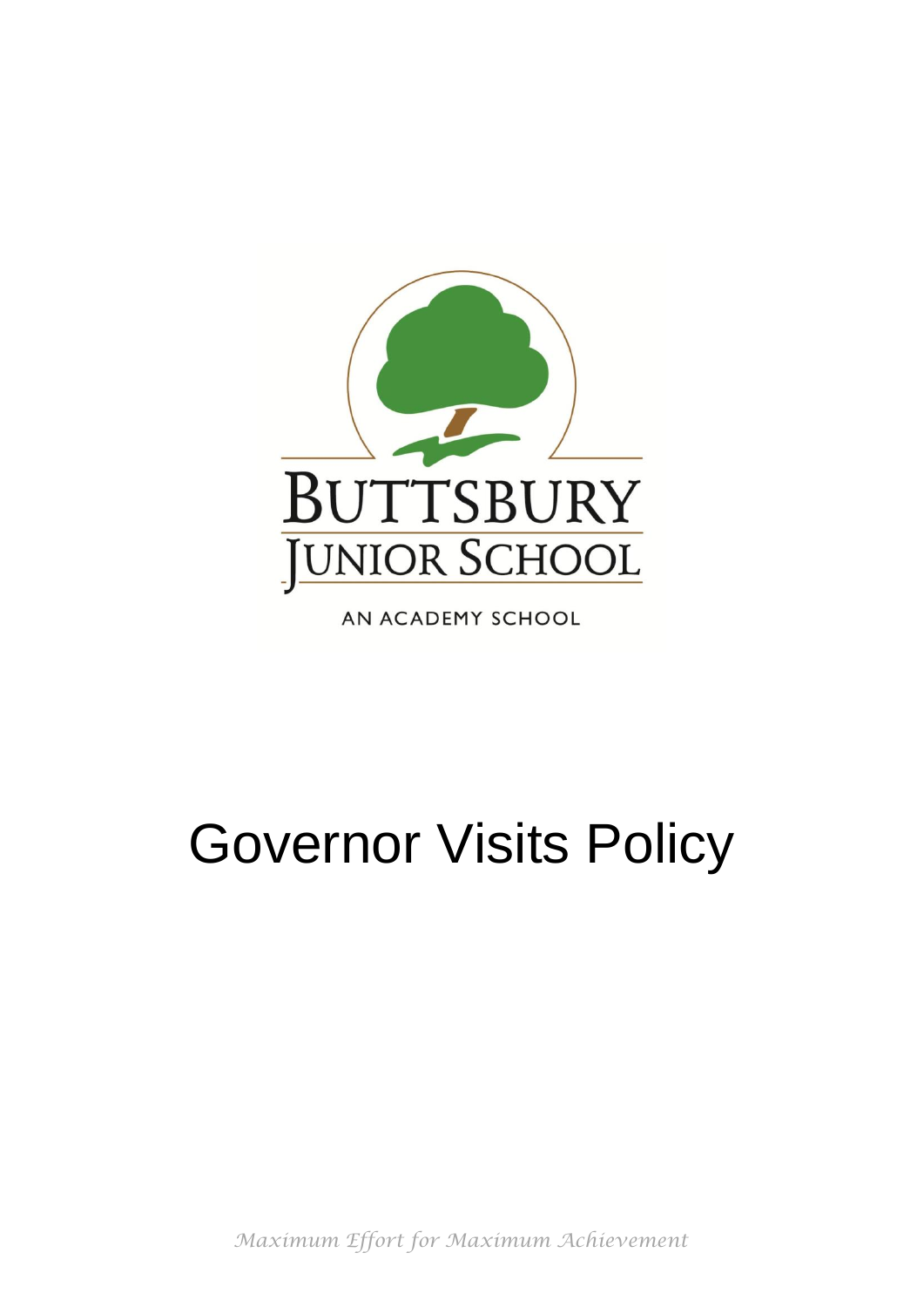

#### **Introduction**

This policy applies to the monitoring visits made by governors and sets out the specific principles, responsibilities and actions that governors have agreed in order to fulfil the requirements of informing the governing body of the work of the school.

This policy does not apply to visits made for other purposes. Whilst providing governors with valuable experience of the school during working days or through discussions with staff at any time, general visits do not fulfil the specific role of monitoring. Governors are welcome to comment on their experiences from any visit provided they are consistent with the principles set out in this policy, and should therefore consider reviewing this policy before reporting on outcomes of visits at a governors' meeting.

This policy applies to monitoring activities both in school and outside, and can cover one or more governors working with one or more members of staff.

Visits to school by governors during the time that the school is in operation give them important insights that they can gain in no other way. If governors are to carry out their role effectively they need to have an understanding of the way schools work and a feel for the dynamics of their particular school. There is no better way of gaining this information than by visiting the school at work. However, although school visits are important for many reasons, they form only one part of the governors' wider role.

#### **Policy**

The aims of governors' monitoring visits are:

- To learn about the school.
- To show those employed in the school that they are interested.
- To reinforce good relationships between governors and staff.
- To help fulfil the statutory obligations and accountability role of the governing body to monitor and evaluate the effectiveness of the School Development Plan.
- To allow governors to view performance data in the context of an understanding of what happens in the classroom.
- To recognise and celebrate success.
- To get to know the children of the school.
- To see policies and scheme of work in action.
- To achieve an understanding of what resources are needed.

The aims of the monitoring visits are **not** about:

- Making judgements about the quality of teaching.
- Checking on progress of own children.
- Pursuing personal agendas.
- Monopolising teachers' time.
- Arriving with inflexible, preconceived ideas on outcomes.

Governors are a part of the school community, but they nevertheless need to agree any visits to the classroom with the Headteacher.

Governors monitoring visits must have a purpose, and an outcome in written record form to be shared with those involved and once agreed in that forum, to be shared with all governors. Given the governing body's obligations under the General Data Protection Regulations and the Data Protection Act 2018, the written outcome can be released unedited to appropriate third parties unless the full governing body acts to make the report confidential and agrees a form for release. In such circumstances, the balance between the rights to privacy of individuals is considered against a right of access of information.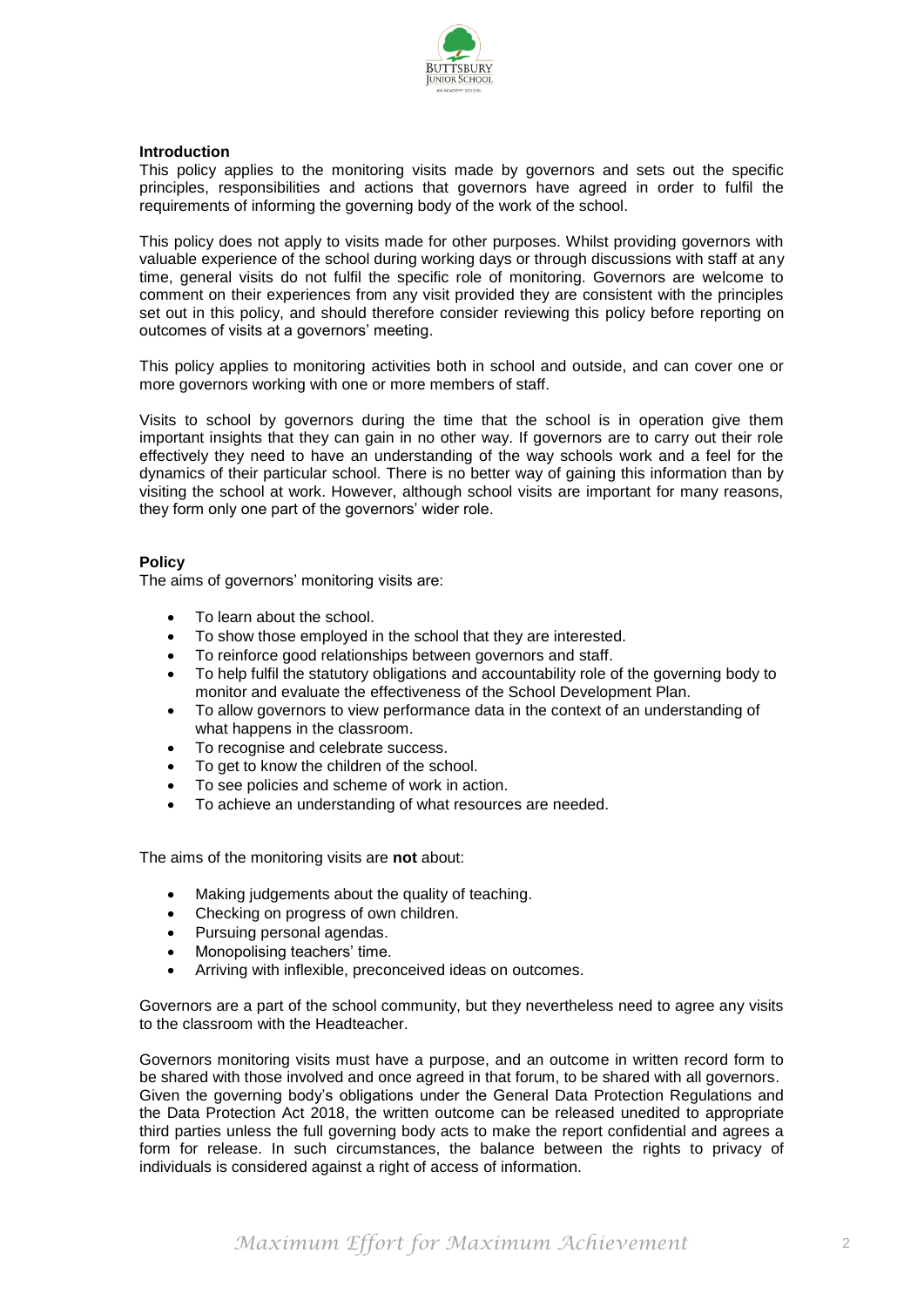

The key objective of a monitoring visit is to share the knowledge gained from the visit with all governors.

The expectation is that each governor will attend at least one of the two monitoring sessions per term.

An equality of time served in monitoring is not a goal of this governing body, however where a commitment is made by a governor to visit and report their findings, all other governors share a responsibility to review the report and when appropriate discuss the matter in an appropriate forum.

#### **Roles**

The governing body believes that the corporate responsibility it holds should be discharged fairly amongst all governors. Governors with specific monitoring roles are agreed by the governing body each Autumn term.

#### **Format of Visits**

The format of monitoring visits varies according to purpose. Examples are listed for guidance.

- 1. Monitoring specific aspects of the School Development Plan. This could involve meeting with members of staff, observing lessons, talking to children or work scrutiny. When undertaking tasks such as work scrutiny, governors are ordinarily paired with members of the teaching staff to assist with the process.
- 2. Consultancy. This could be where a governor meets with a subject leader to ask questions and note answers. This provides an opportunity to gain a deeper understanding of issues covered.
- 3. To audit resources. This would happen in a particular curriculum area in order to investigate the use and adequacy of the resources for that area, (books, equipment, practical aids, visual aids, etc). It may include a review of deployment of resources other than those used in the classroom, for example teacher's training aids, a training programme schedule, etc.
- 4. Specific focus visits e.g. SEN or Health and Safety.
- 5. Year Group visits. It would be particularly useful for a visit to be made in order to focus on issues to do with progress of pupils towards the key stage SATs. Other class visits could also greatly enhance the governors' understanding of the curriculum in operation.
- 6. Specific Purpose visits. A visit could be made for a particular purpose when discussion at a governors meeting shows that there is a need for a follow up.

#### **Process**

What a governor should do before conducting a monitoring visit:

- 1. Acquaint themselves with the environment they can expect to be in during the visit, where appropriate research previous visit reports to establish a history of similar monitoring outcomes.
- 2. Agree with a group (or individual) that will be monitored what the purpose of the visit will be and agree a convenient time and duration.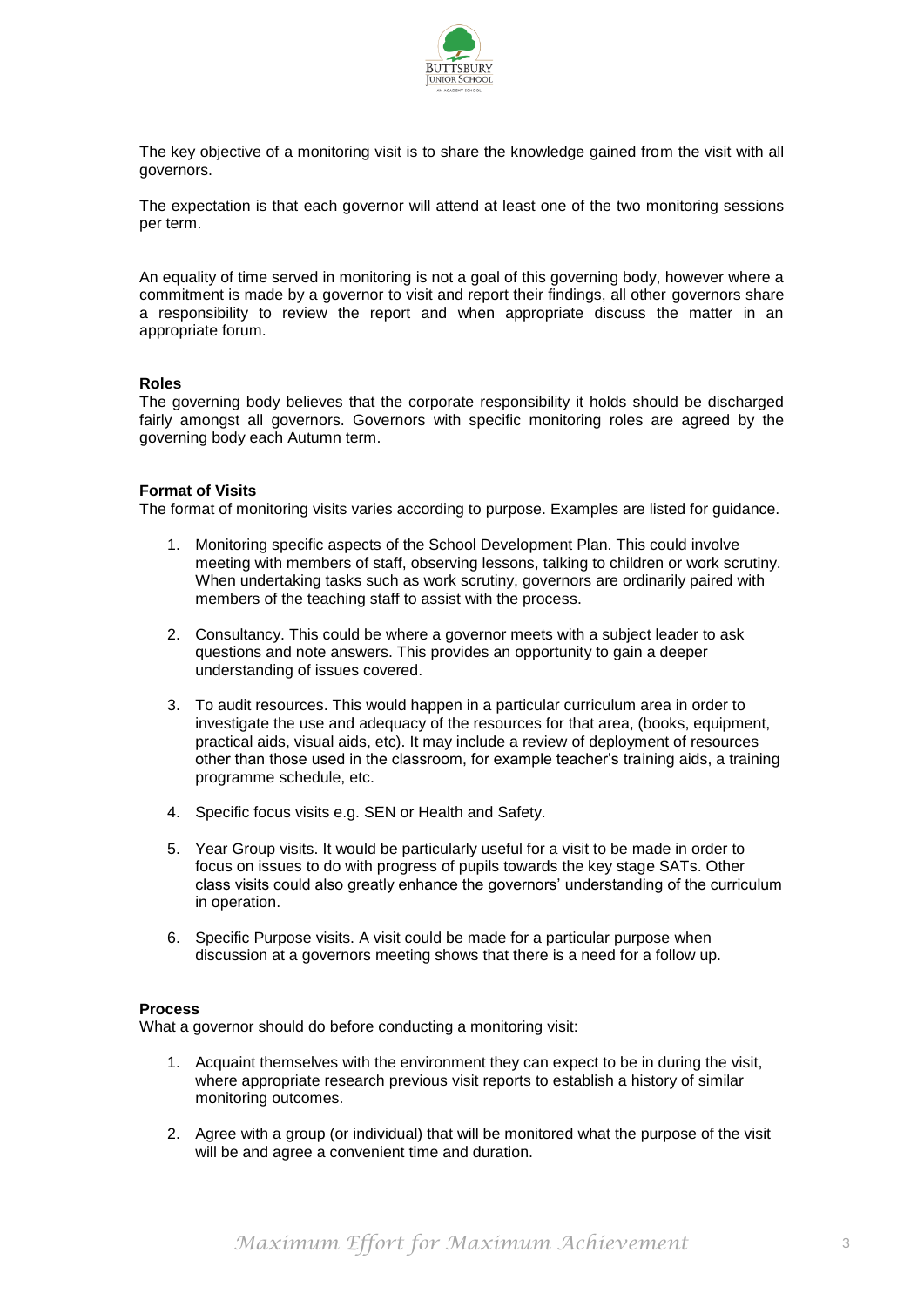

- 3. For class visits, ask the teacher to explain the context at the outset, i.e. what are the learning objectives, any specific challenges or outcomes anticipated, and how the teacher would like you to engage with the children. (Appendix 2 Visit Report Form)
- 4. For curriculum visits to see teaching in practice, obtain a copy of the relevant policy document.
- 5. For any other visit, ensure preparatory papers are reviewed before attending. It may prove difficult to obtain copies on the day.

#### **What a governor should do during a monitoring visit:**

- 1. Avoid sitting on the periphery of activities in a manner similar to inspectors.
- 2. Join in activities if invited to do so by the responsible person.
- 3. Be friendly to children and take an interest in their work.
- 4. Make positive comments if appropriate to children who are engaged in their work.
- 5. Refrain from making any negative comments to children.
- 6. Further guidance is listed in Appendix 1 Protocol for Visits

#### **What a governor should do after a monitoring visit:**

- 1. Thank the staff for allowing you conduct the visit. If a class visit, make sure to comment on enjoyable aspects of the lesson.
- 2. With the staff that have been involved, review the purpose of the visit (set previously) to enable agreement on how the visit should be recorded. If matters arise outside the originally agreed purpose, note them as issues for a future monitoring exercise or governor follow up.
- 3. Complete a monitoring report pro-forma and email an electronic copy to the Headteacher as soon as possible after the monitoring visit. The Headteacher will then distribute the report to governors and the Secretary of the Governing Body.

#### **Monitoring and Review**

Policy Date: Spring 2019

Review Date: Spring 2022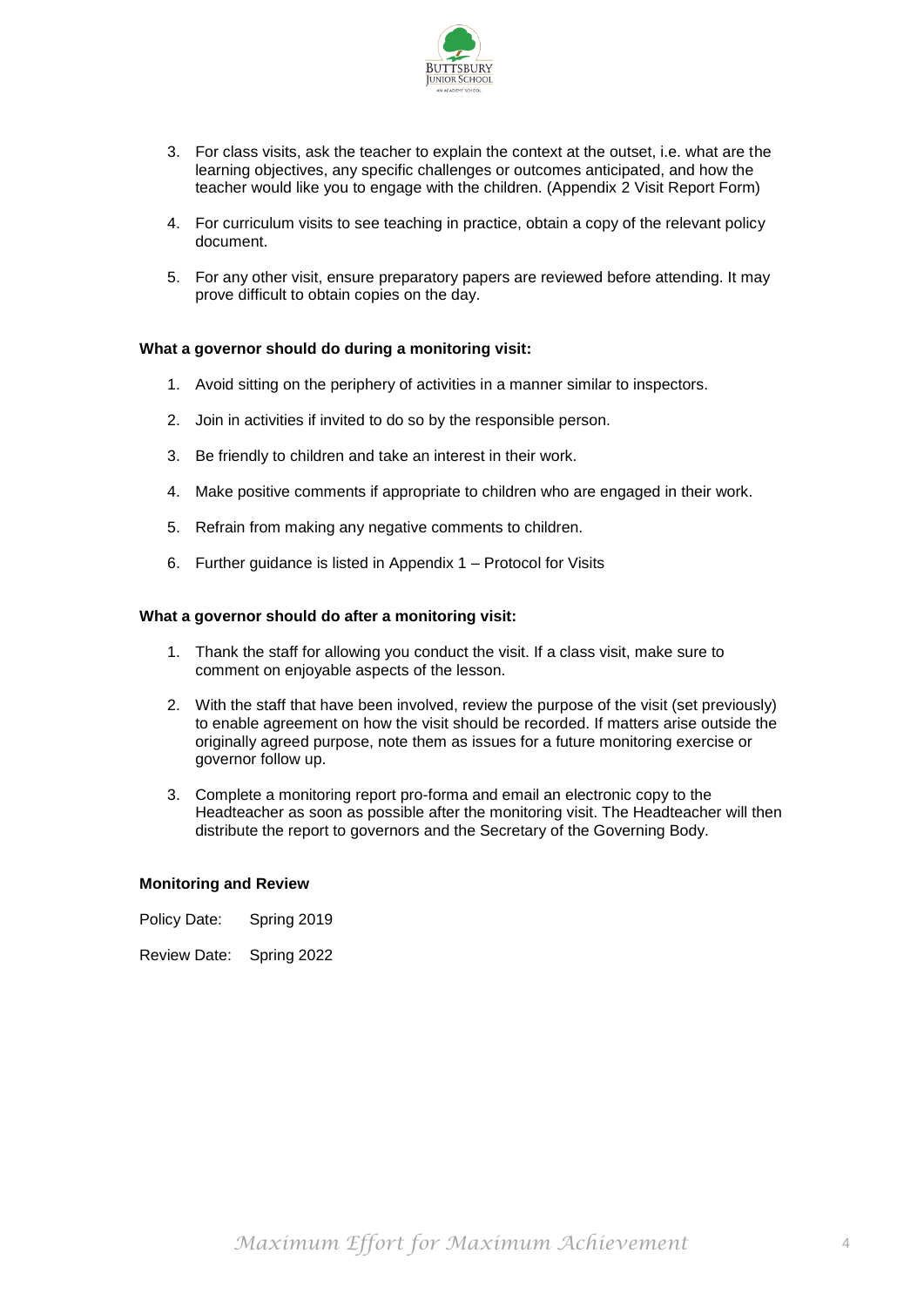

# **Appendix 1**

### **Protocol for Classroom Visits**

The following gives guidance on the protocols surrounding visits to the classroom by governors.

- Ensure that the policy on governors' visits and a system for reporting back have been agreed with staff.
- Recognise that classroom visits are primarily for governors to gain first-hand knowledge of the school at work.
- Ensure that each visit has an explicit purpose and focus, which have been agreed by all concerned.
- Ensure that there are agreed timescales for governors' visits, usually giving at least seven days clear notice.
- Recognise the right for teachers, with the agreement of the Headteacher, to invite governors into school for specific purposes if they so wish.
- The Headteacher should provide members of the governing body with the relevant background information, i.e. staff names, responsibilities and timetables.
- Recognise that any visit to the classroom can be stressful and disrupts normal classroom working, and that therefore the number of visits should be limited.
- Respect the normal conventions of governor confidentiality, in particular issues surrounding named staff or pupils.

#### **For Individual Governors**

- Negotiate a mutually convenient time with the Headteacher and class teacher for the visit and discussion afterwards, recognising that teachers' and governors' time is valuable.
- Ensure that any visit has an explicit purpose and focus, which have been agreed with all concerned.
- Avoid stressful periods such as during or just before an Ofsted inspection or examinations.
- Always wear a name badge.
- Avoid attempting to take on a teaching role, or discussing irrelevant issues with the pupils during the lesson.
- Avoid note taking or acting in any way like an inspector or asking unrelated questions. Be aware that your role is that of an observer. Most governors are not qualified to make educational judgements.
- Avoid making promises to staff on behalf of the governing body.
- Respect the normal conventions of governor confidentiality, in particular issues surrounding named staff or pupils.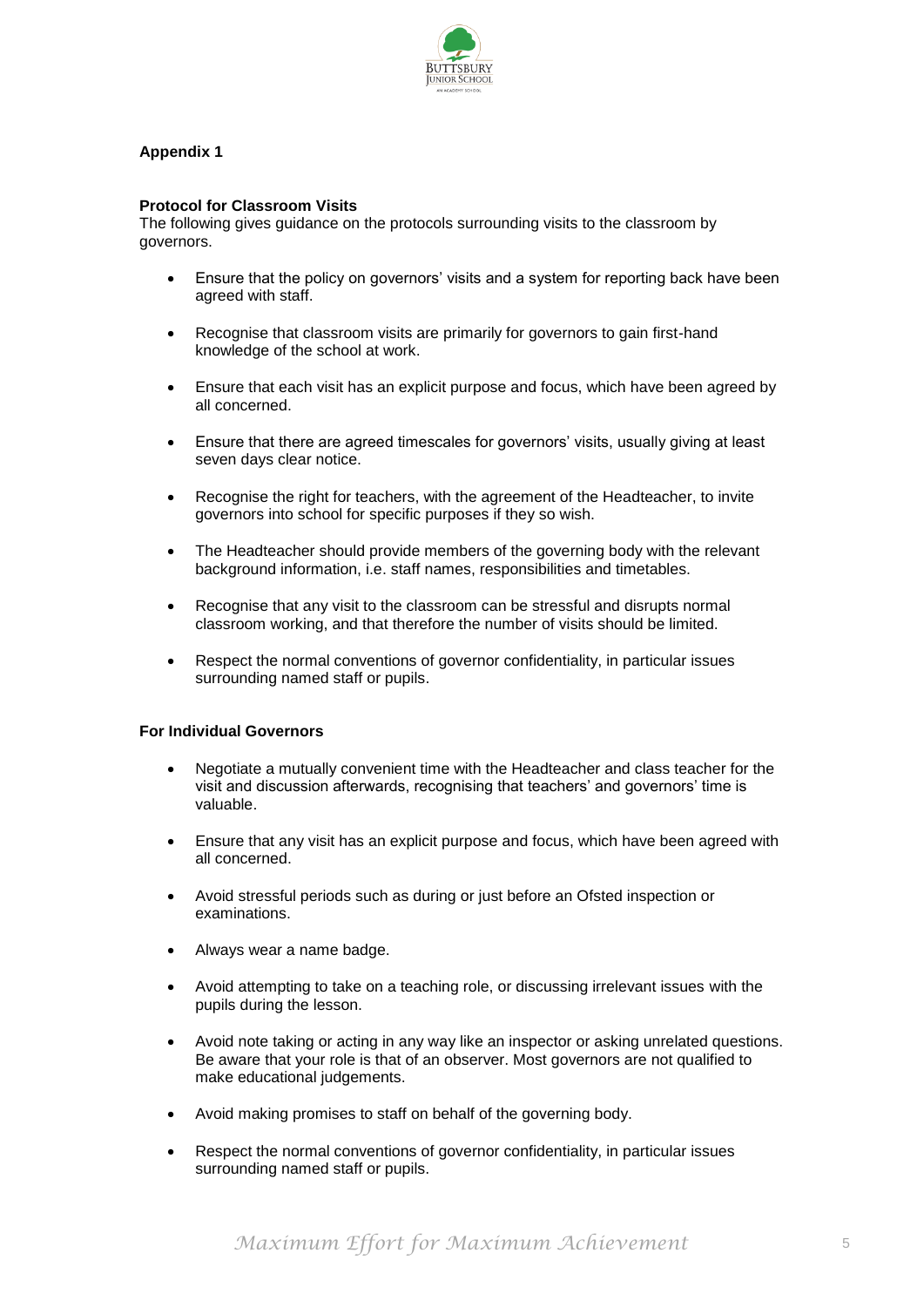

- Recognise that sometimes it might be appropriate for you to leave the classroom should a situation arise which might become more problematic, e.g. a behaviour outburst.
- Raise any concerns over the visit with the Headteacher.

# **For Teachers**

- Always feel able to suggest an alternative time if the visit is not convenient.
- Ensure that each visit has an explicit purpose and focus, which have been agreed by all concerned.
- Prepare your class for the visit of a governor.
- Welcome the governor when they arrive in your class.
- Have a seat ready for the governor and tell them where it is.
- Be aware that a visit can be stressful for staff and governors alike.
- Inform the governor if you wish them to be involved in the lesson, and what it would be helpful for them to do.
- Don't leave your governor alone with the class, even if they are willing to do so.
- Raise any concerns over the visit with your line manager or Headteacher.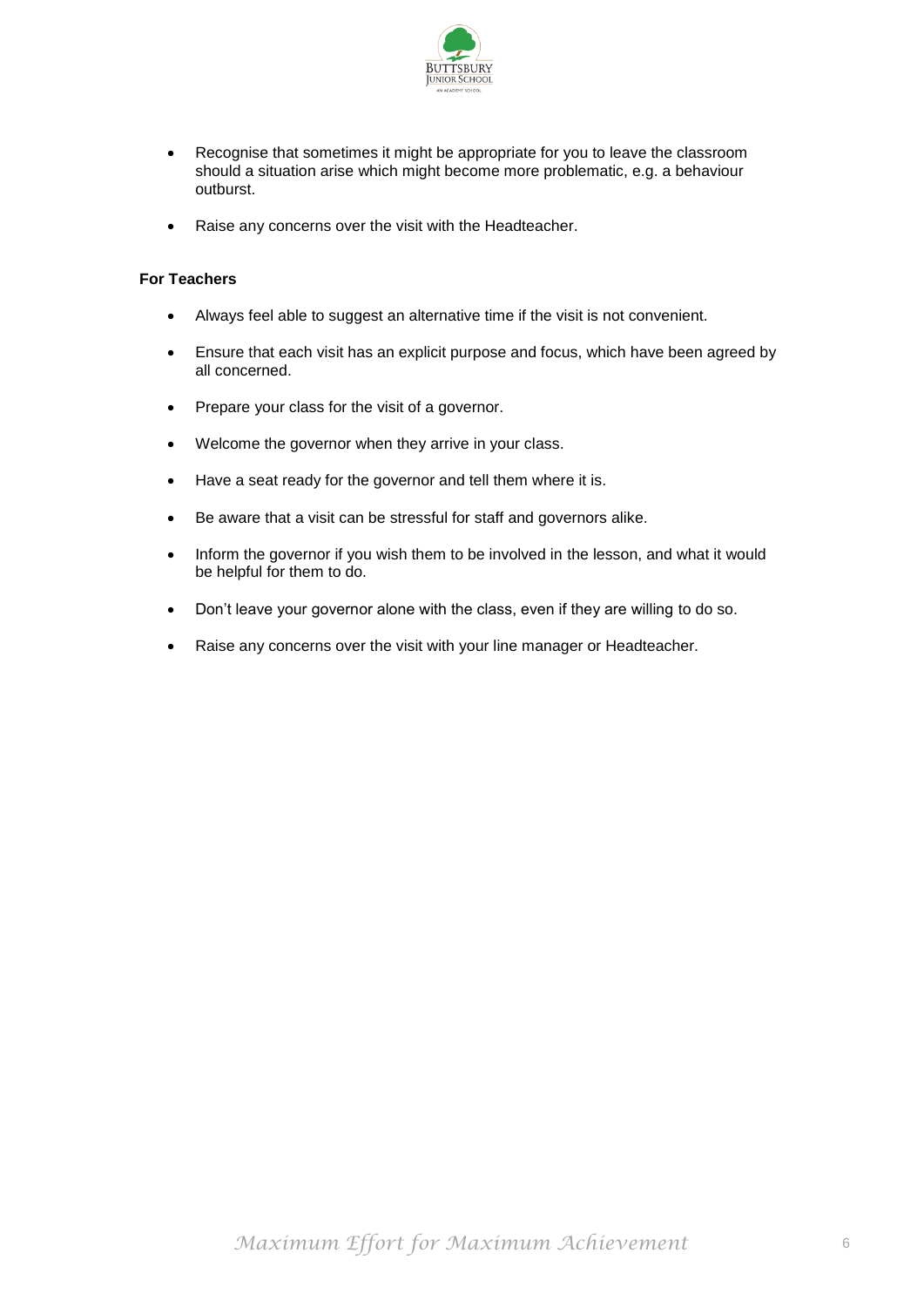

**Appendix 2**

# **Buttsbury Junior School**

# **GOVERNOR'S VISIT REPORT FORM**

**Name:**

**Date of visit: Time Spent:**

## **What elements were included is this visit? (Please list all that apply)**

Classroom Visit/ Talking to children/Attending Assembly/Talking to Class Teacher/ Looking at Pupils Work/ Looking at displays/Talking to other staff//Meeting with HT/ Meeting with Subject Leader/ Looking at resources/ Attending lunchtime/Other – please specify

**Focus of visit:**

**How does this link with the School Development Plan?** 

**EBIs/Action Points from previous visits:** 

**Discussions prior to visit with teacher/Headteacher/subject leader:**

**Monitoring findings:**

**WWW (What Went Well):**

**EBI (Even Better If):**